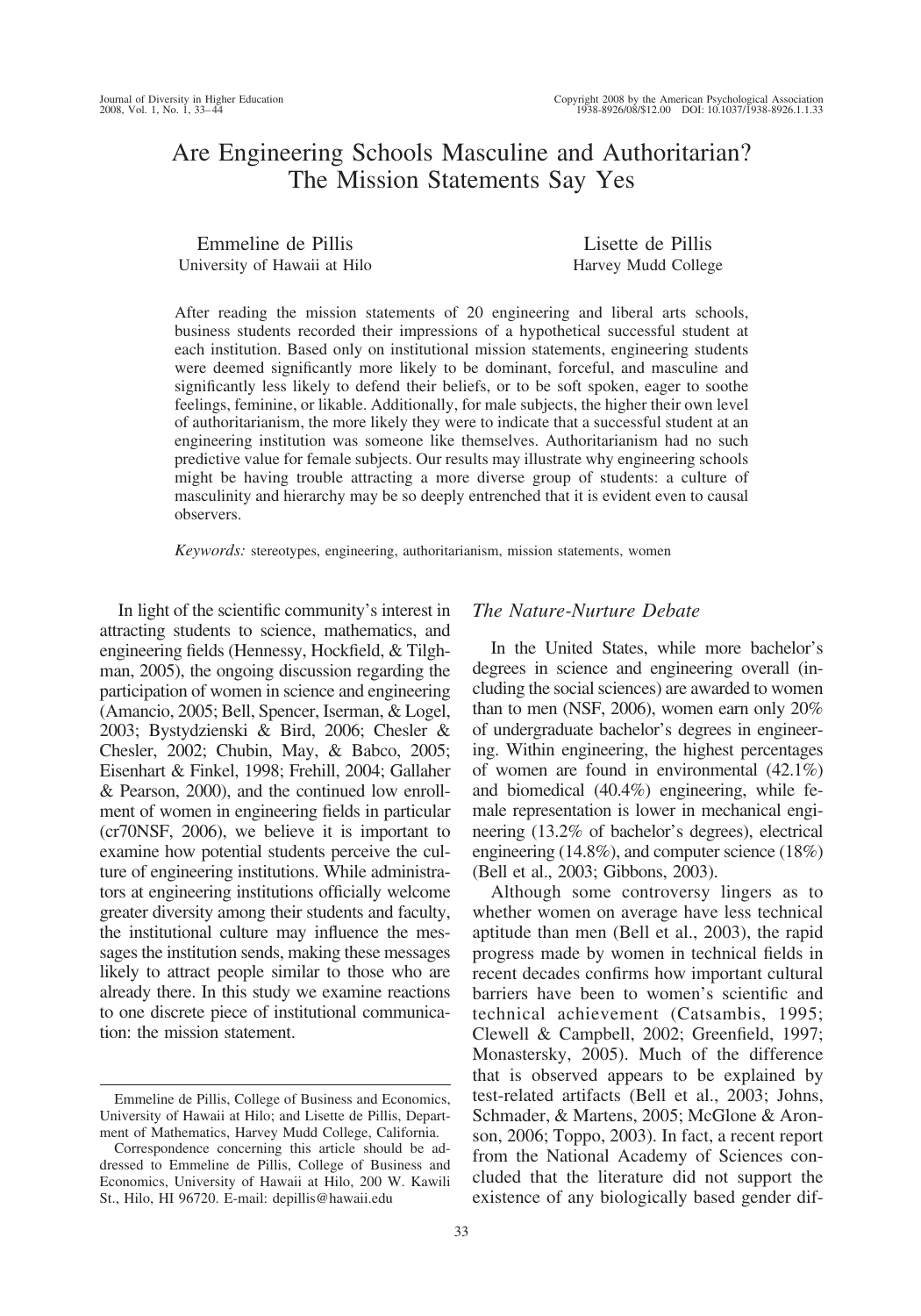ference in aptitude or performance; rather, the report concludes that it is bias, rather than lack of aptitude or interest, that accounts for the lower representation of women in science careers (NAS, 2006).

So what exactly are these cultural barriers? From childhood, girls receive the message that science and engineering are for boys. Parents and counselors tend to believe that boys are better at science than girls, and that science education is more important for boys than for girls (Andre, Whigham, Hendrickson, & Chambers, 1999; Evetts, 1993). Children parrot these assumptions at an early age (Jones, Howe, & Rua, 2000; Simpkins, Davis-Kean, & Eccles, 2006). This is especially significant for girls, as parents appear to have an earlier and greater impact on girls' participation in math and science than on that of boys (Jacobs, Davis-Kean, Bleeker, Eccles, & Malanchuk, 2005; Simpkins et al., 2006). As girls go from elementary to secondary school, there is a drop in the percentage who are interested in science and related fields. Girls stop seeing themselves as scientists or science students (Lee, 2002).

# *Women and Engineering Culture*

Engineering has traditionally been viewed as a masculine occupation (Faulkner, 2000; Frehill, 2004). Among female students, engineering sees a low rate of initial enrollment as well as a high rate of attrition (Bystydzienski & Bird, 2006), even though the qualifications and performance of those who leave are not different from those who stay (Bell et al., 2003; Seymour & Hewitt, 1997). Once in an engineering program, female students perceive the learning environment in engineering schools as chilly and inhospitable to women (Baker, 2002; Bell et al., 2003), and, as outsiders, they remain socially isolated (Fisher & Margolis, 2002).

According to the *situated learning* perspective (Lave & Wenger, 1991), learning is a social as well as a cognitive phenomenon; learning does not just take place inside discrete, individual minds operating alone. Learning requires participation in tasks, relationships, and networks so that the learner forms a new identity for example, as an engineer. Women, who are often excluded from the knowledge and connections that come with informal interaction, are consequently excluded from the full experience

of learning and remain peripheral to the engineering community (Eisenhart & Finkel, 1998). Not only does experiential learning take place within school and work, it is a significant contributor to scientific expertise outside of these contexts (Lottero-Perdue & Brickhouse, 2002). This perspective highlights the importance of an institution's culture in attracting and retaining students.

As engineering undergraduates, in addition to dealing with outsider status, talented women may be overtly dissuaded by their professors from pursuing graduate work, while family members worry that a woman with an engineering degree may be seen as less attractive or marriageable (Ambrose, Lazarus, & Nair, 1998). Once women in science and engineering do enter the workplace, whether in the commercial sector or in academia, they experience lower pay and benefits, are more dissatisfied with workplace condition and culture, and are far more likely to experience harassment and discrimination than their male counterparts (Lawler, 2003; Roberts & Ayre, 2002).

Relative to their male counterparts, women's confidence in their engineering ability decreases as they progress through the program, disproportionate to their test scores or grades (Marra & Bogue, 2006). The low percentage of women faculty in these fields may also contribute to attrition of female students; there is a positive relationship between retention of female students and the percentage of science and mathematics classes taught by female faculty. This relationship is more significant when there are few female students (Robst, Keil, & Russo, 1998). This is consistent with the finding among organizations in general that people prefer to work and spend time with others they see as similar to themselves (Brief et al., 2005), which can lead to dissatisfaction and attrition among those who differ from the norm (Mannix & Neale, 2005; Schneider, 1987). When, in addition to the dissuaders that women have been experiencing since childhood, women also perceive that they are a poor fit with the culture of an engineering program, they may either avoid that program to begin with, or join and then leave.

# *Can Engineering Culture Be changed?*

Changing societal expectations is a tall order, but what about changing institutional culture? It is appears that hostile institutional culture plays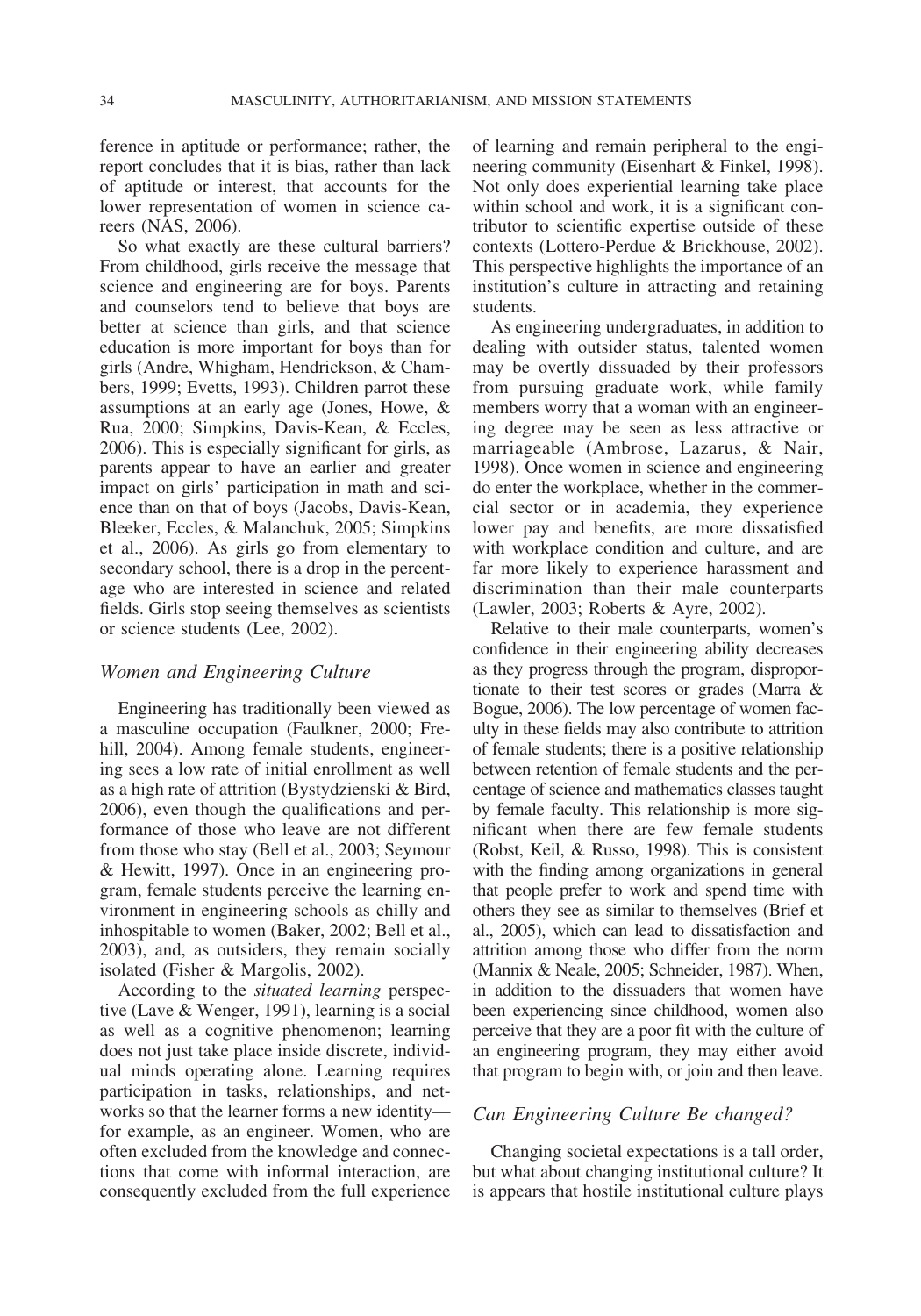a part in driving women away from an otherwise attractive field of study, so one may wonder why the answer is not simply to transform the culture to make it more inclusive. The reason is that under normal circumstances, it is nearly impossible to make significant changes. Organizational culture has high inertia, and will budge only in response to clear, consistent, and highly coordinated actions at all levels of management, or to highly threatening circumstances (Ravasi & Schultz, 2006; Robbins, 2003). When organizations do transform, the culture itself exerts a powerful influence on *how* this change occurs (Ravasi & Schultz, 2006).

The problem of organizational change is nontrivial but not intractable. Efforts to make science and engineering more inclusive have met with some success (Bianchini, Whitney, Breton, & Hilton-Brown, 2002; Chesler & Chesler, 2002; Dingel, 2006; O'Halloran, 2005). These efforts need to be institution-wide, however. Individual instructors, however committed, cannot change organizational culture. After observing a group of university instructors already committed to inclusive science education, one team of researchers commented, "We are once again reminded that instructors' commitment coupled with professional development opportunities are not enough to achieve substantial and lasting change," and emphasized the significance of "institutional constraints encountered by participants outside of seminar walls" (Bianchini et al., 2002). We believe that the stubbornness of organizational culture contributes to the continuing underrepresentation of women in engineering schools; try as some might to send out positive messages about diversity, female students may be picking up subtle but pervasive manifestations of organizational culture, and concluding that they will not fit in.

## *The Gendered Organization*

Researchers have used the idea of the "gendered organization" (Acker, 1990; Martin & Collinson, 2002) to analyze the organizational culture of engineering institutions (Britton, 2000; Chubin et al., 2005; Faulkner, 2000; Frehill, 2004). Masculine-gendered organizations both reflect and perpetuate gender inequality (Acker, 2006). To reinforce this inequality, it is not necessary to single out women for shabby treatment. Inequality can be reinforced through

more subtle means, such as hierarchical structure and expectations of employees.

In a gendered organization, "gender-neutral" concepts are, in practice, not neutral at all, and end up perpetuating existing gender inequities (Acker, 1990). For example, employees in such an organization may be expected to allocate their time as if they had a nonemployed partner at home (traditionally a prerogative of affluent men). They may be required to work in situations where women are likely to feel uncomfortable, such as going on a customer visit that requires taking public transportation at night. In engineering culture, men and women alike are expected to appreciate "humor" that frequently has a crude and misogynistic bent (Eisenhart & Finkel, 1998). And while official organizational policy may not distinguish between men and women, women's exclusion from informal networks can present a significant obstacle to professional success (K. S. Davis, 2001).

The construction of science as "rigorous" and "elite" is so pervasive and inflexible that it can hobble innovation in the science classroom (Carlone, 2003). Science and engineering jobs are assumed to rightfully belong to men, and women are at best "a tolerated minority" (Amancio, 2005); discussions of women entering engineering have often used a metaphor of "invasion" (Bix, 2006). As women and certain men are excluded from power, women and men conform to the existing culture lest they become further marginalized (Miller, 2004). Just as DNA is found in every cell of a living organism, this gendering can be found in different facets of an organization—its stories, its symbols, its language.

The perspective of the gendered organization brings out two useful points: Gendering is pervasive, and it can be subtle. The pervasiveness of gendering allows us to analyze just one "thin slice" (Ambady, Krabbenhoft, & Hogan, 2006) of culture—its language, as evidenced in its mission statement or equivalent. Gendering can also be implicit; we posit that a mission statement can convey that some will be a better fit than others, without mentioning sex or gender explicitly, and that our study participants will be able to infer this.

Most official communications from engineering schools appear to be gender-neutral. Few administrators would declare in print today, as did Penn State's engineering dean in 1955, that women are not suited to engineering, and that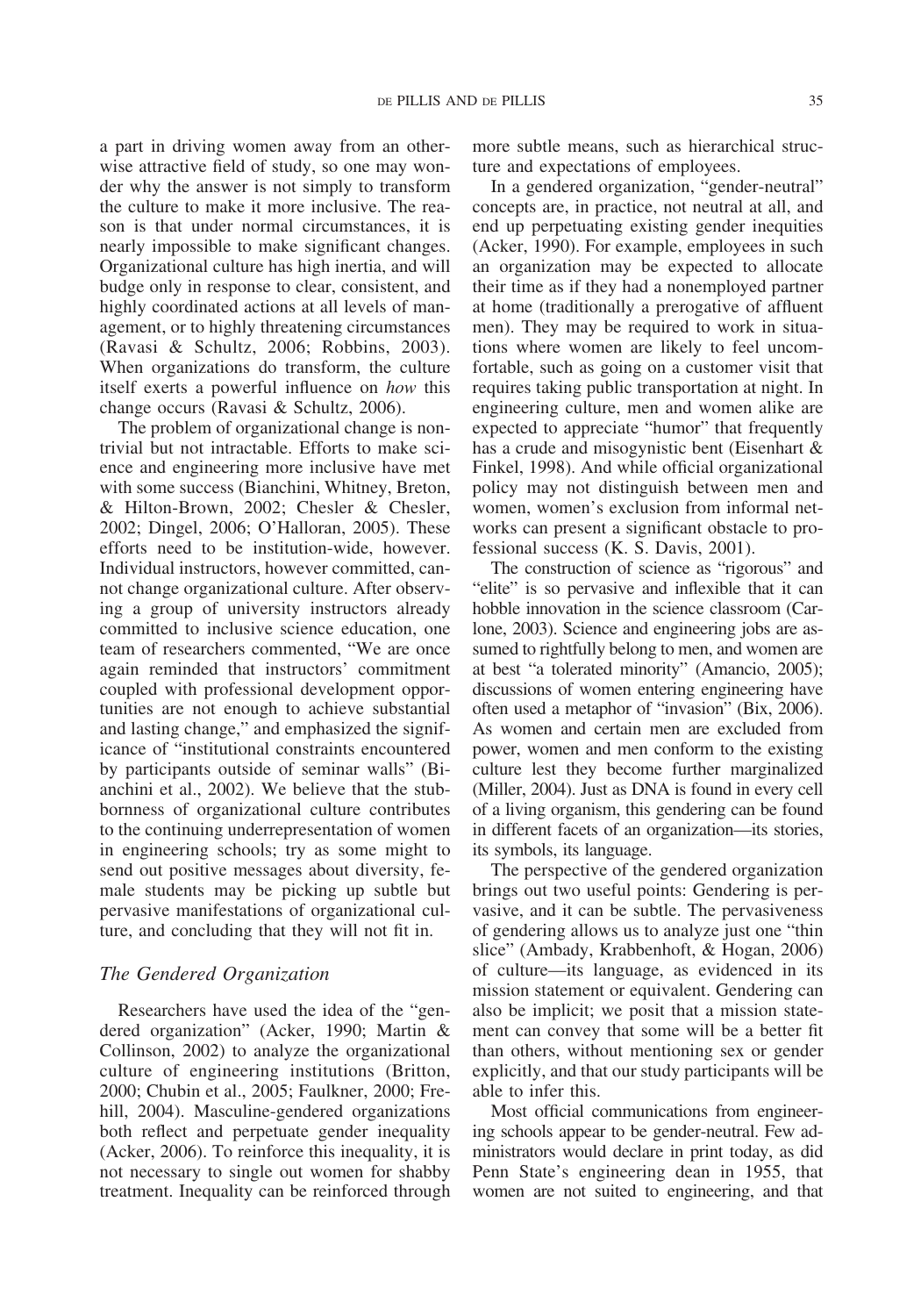teaching them is wasted effort (Bix, 2006). Still, language that appears superficially neutral may be anything but. For example, referring to mathematical and interpersonal skills as "hard" and "soft" respectively reinforces the idea that mathematical skills are connected to intellectual rigor as well as to masculinity and virility, while interpersonal skills are less important, and related to weakness and impotence. That "hard" is a synonym for "difficult" may further reinforce the higher respect accorded to mathematical skills. Even something as benign-sounding as referring to engineering students as the "cream of the crop" reinforces the status quo and implies that the way things are now is the way they should remain. After all, if engineers are currently the "best" students, then the most qualified people have *already* made it in. There is pride in being *ex*clusive, not *in*clusive. Anyone else who tries to come in must be an outsider, not the cream of the crop, someone who doesn't really belong—and naturally engineering must be defended against these unqualified invaders, or risk losing its prestige (Burack & Franks, 2006).

## *Hypotheses*

We use the liberal arts as a baseline with which to compare engineering. Compared to the liberal arts, the engineering fields are more predominantly male (Ramsay & Letherby, 2006) and are perceived as masculine (Bell et al., 2003; Miller, 2004; Wilson, 2002).

If the culture of an institution is sufficiently strong, that is to say, deeply held and widely shared (Robbins, 2003), we believe that its values will be evident in its mission statement.

Our first hypothesis pertains to the overall impression of gender conveyed in the mission statement: Based on mission statements alone, we propose that participants will rate hypothetical successful engineering students are more "masculine" than successful liberal arts students. While mission statements generally do not mention sex or gender explicitly, we propose that engineering mission statements will convey a message that "masculine" students are more likely to be successful.

Because masculinity is considered a desirable and characteristic trait of men (Auster & Ohm, 2000; Evans & Davies, 2000), we posit that men would be more likely to see themselves succeeding in engineering institutions, and would be more

likely to select "someone like me" as one of the characteristics of successful students at these institutions. This is an indicator of perceived fit; a high level of fit with an organization and with other organization members predicts higher satisfaction and commitment (Brief et al., 2005; Kristof-Brown, Zimmerman, & Johnson, 2005; Mannix & Neale, 2005; Schneider, 1987). Our second hypothesis is that male participants will be more likely to evaluate a successful student at engineering schools as being similar to themselves than will female participants.

Our third hypothesis pertains to the authoritarianism of the participants themselves. Authoritarianism is a world view that embraces hierarchy, denigrates out groups, and resists change (Adorno, Frenkel-Brunswik, Levinson, & Sanford, 1950). Authoritarianism has been found to be associated with negative attitudes toward feminism and equal rights for women (Sarup, 1976), hostile sexism and sexual harassment (Begany & Milburn, 2002), and unethical decision making when influenced by a dominant leader (Son Hing, Bobocel, Zanna, & McBride, 2007). Engineering students and practitioners have been found to be higher in authoritarianism than students in other disciplines (Athanasiou, 1971; Future Directions for Engineering Education, 1973; Gallaher & Pearson, 2000; Harrison, Tomblen, & Jackson, 1955; Rubinstein, 1997; Weller & Nadler, 1975; Wilson, 2002). Consistent with authoritarianism's hostile sexism, engineering school culture has been found to be hostile to women (Chesler & Chesler, 2002; Elaine, 1995; Gallaher & Pearson, 2000; NAS, 2006; O'Halloran, 2005; Roberts & Ayre, 2002) and resistant to diversity (Burack & Franks, 2006). Because of the association between authoritarianism and engineering culture, we hypothesize that participants high in authoritarianism will be more likely than low-authoritarians to see themselves as successful engineering students.

#### Method

We used college rankings from US News and World Report, selecting the top 10 undergraduate engineering programs and the top 10 undergraduate liberal arts institutions for analysis. We used U.S. News & World Report rankings solely as a delineator of category, not of quali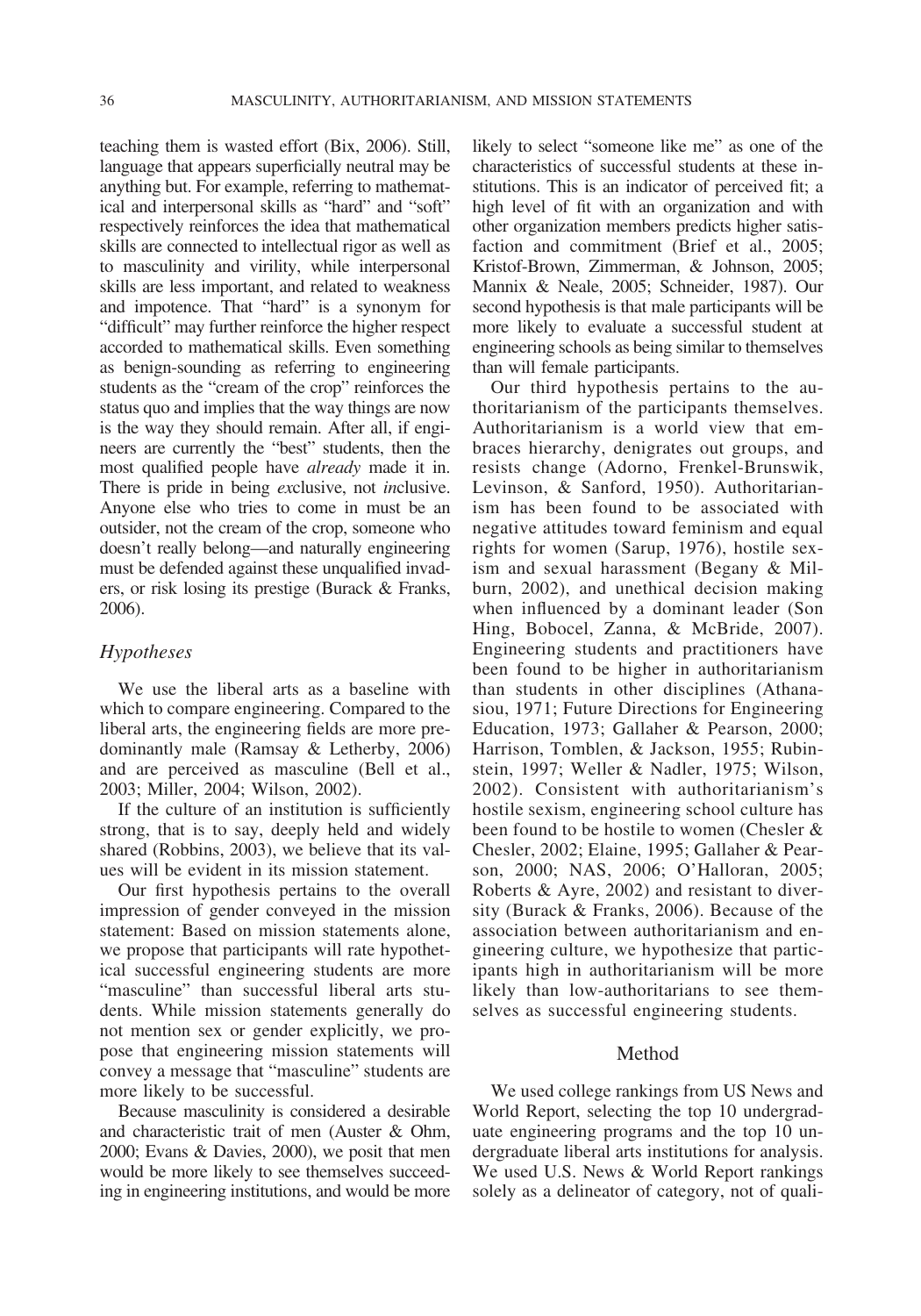ty—if a school is listed among the top 10 for undergraduate engineering in U.S. News and World Report, we conclude that it can be counted as an engineering institution. Some of the institutions (e.g., Swarthmore and Harvey Mudd) offer both liberal arts and engineering courses of study. In all cases, we took the USN&WP rankings as the final word on category, as high ranking of a particular program indicates that the institution devotes significant resources to this program and places high importance on it.

We started with the mission statements listed by US News and World Report's website. We double checked the statements on institutional websites. In one case (Carleton) we contacted the institution directly to confirm that the statement on their website could be considered a mission statement. The intent was to get a thin slice (Ambady, Krabbenhoft, & Hogan, 2006) of institutional communication for participants to evaluate.

People are adept at making inferences from a very small amount of information; they can make surprisingly accurate snap judgments about the personality traits and future job performance of others based on a thin slice of observation lasting from a few seconds to five minutes (Ambady et al., 2006; Benjamin & Shapiro, 2006). Higher education mission statements reflect the various values and orientations of different institutions (J. H. Davis, Ruhe, Lee, & Rajadhyaksha, 2006; de Pillis & de Pillis, 2005; Morphew & Hartley, 2006), and the mission statement can therefore serve as a useful thin slice of organizational culture.

Participants were 47 male and 56 female undergraduates enrolled in three sections of introductory business courses at a public university. We recruited students from business classes because business is distinct from liberal arts and engineering, and requires both qualitative and quantitative skills. Participation was voluntary. There was no majority racial or ethnic group in our sample. The ethnic composition of the sample was: Multiracial – 40; Caucasian – 39; Japanese – 9; Other – 4; Pacific Islander – 3; Chinese – 3; and Native American, African American, Filipino, Southeast Asian, South Asian – 1 each. There were 10 additional students enrolled in these sections who did not complete the study.

The participants in our study read 20 mission statements, from the 10 top undergraduate liberal arts colleges and the 10 top engineering programs in U.S. News & World Report's, 2005 rankings ("Best Liberal Arts Colleges," 2004; "Best Undergraduate Engineering Programs," 2006). Nine of the 10 engineering schools had "engineer" or "engineering" in the mission statement, and four of the 10 had the name of the institution in the mission statement. Eight of the 10 liberal arts mission statements contained the name of the institution. Participants were not given any other information about the institutions.

After reading each statement participants selected the descriptors they felt applied to a successful student at each institution: "A successful student at this institution is\_\_\_\_\_\_\_\_." Participants could select all that applied among: Masculine, Forceful, Dominant, Feminine, Eager to Soothe Feelings, Soft Spoken, Defends Beliefs, and Likable. "Forceful" and "dominant" are considered to be masculine descriptors, "eager to soothe feelings" and "soft spoken" are feminine descriptors, and "likable" and "defends beliefs" have been rated as neither masculine nor feminine (Hoffman & Borders, 2001). To test whether a participant felt he or she would be a good fit with the institution, we also asked the participant to indicate whether s/he agreed with the statement, "A successful student at this institution is someone like me."

Participants also completed Robert Lane's widely used (Hicks, 1974; Larsen & LeRoux, 1984) four-item authoritarianism scale (Lane, 1955). This measure has retained its validity and usefulness for over 50 years (Christie, 1991). While there are measures of authoritarianism that are more up-to-date (Altemeyer, 2004), the brevity and simple vocabulary of Lane's measure helped to ensure ease of comprehension and a high rate of completion.

## Results

Hypothesis 1 posits that engineering mission statements will convey a message that successful students are more likely to be "masculine," even though they do not mention sex or gender explicitly. Table 1 shows that engineering students are presumed to be significantly more masculine and less feminine than liberal arts students. Averaging results within engineering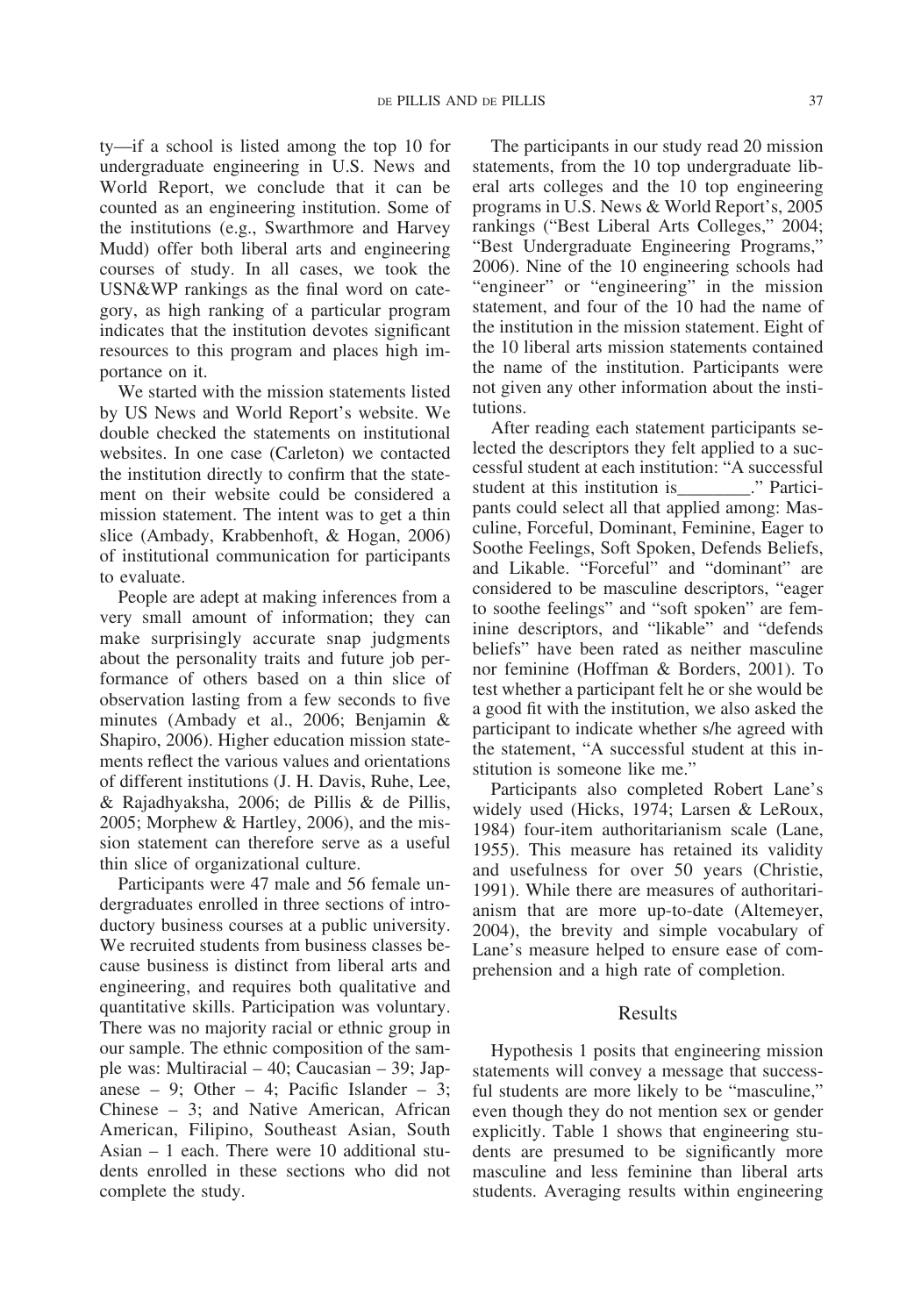| Type of<br>descriptor | Descriptor               | Engineering<br>Average | Engineering<br>Average, omit Air<br>Force, Army, and Liberal Arts<br>Navy academies | Average | Significance:<br>Engineering<br>vs. Liberal<br>Arts | Significance:<br>Engineering without<br>military academies<br>vs. Liberal Arts |
|-----------------------|--------------------------|------------------------|-------------------------------------------------------------------------------------|---------|-----------------------------------------------------|--------------------------------------------------------------------------------|
| Feminine              | Eager to Soothe Feelings | .1874                  | .2275                                                                               | .3359   | .000                                                | .003                                                                           |
| Feminine              | Feminine                 | .1350                  | .1526                                                                               | .3398   | .000                                                | .000                                                                           |
| Feminine              | Soft Spoken              | .1612                  | .2039                                                                               | .2660   | .012                                                | .080                                                                           |
| Masculine             | Dominant                 | .5505                  | .4924                                                                               | .3825   | .005                                                | .034                                                                           |
| Masculine             | Forceful                 | .4272                  | .3454                                                                               | .2660   | .009                                                | .057                                                                           |
| Masculine             | Masculine                | .4243                  | .3093                                                                               | .2155   | .009                                                | .023                                                                           |
| Neutral               | Defends Beliefs          | .3019                  | .2649                                                                               | .3738   | .036                                                | .001                                                                           |
| Neutral               | Likeable                 | .3466                  | .4119                                                                               | .4806   | .009                                                | .061                                                                           |
| Neutral               | Someone Like Me          | .1029                  | .1221                                                                               | .1447   | .073                                                | .281                                                                           |
|                       |                          |                        |                                                                                     |         |                                                     |                                                                                |

*Characteristics Attributed to Successful Students at Engineering and Liberal Arts Schools (T-Tests)*

*Note.* Bold type indicates  $p < .05$ .

schools and within liberal arts institutions, the hypothetical student at the average engineering school was rated significantly higher than the hypothetical liberal arts student on the masculine descriptors (dominant, forceful, and masculine) and significantly lower on the feminine descriptors (feminine, eager to soothe feelings, and soft spoken). Because three of the top engineering institutions were military, we conducted our analyses both with and without these institutions included. Excluding the military institutions moved "soft spoken" and "forceful" to statistical insignificance, but otherwise the results were the same. The hypothetical student at a liberal arts institution was also considered significantly more likable and more inclined to defend his or her beliefs than was the hypothetical engineering student. The gap between engineering and liberal arts in "defends beliefs" widened when the military institutions were removed.

Values range from 0 to 1, with higher values indicating more participants who agree that successful students at these schools possess this trait. For example, the proportion of participants who thought a successful student at an engineering school was likable was, on average, .3466, or just over 34%. By contrast, 48% of participants indicated that a hypothetical liberal arts student was likable. A *p* value below .05 is statistically significant.

Hypothesis 2 posits that male participants will be more likely than female participants to indicate that a successful engineering student is someone like themselves. There were only two

institutions that showed a significant difference: Women were more likely to indicate that the hypothetical successful Wellesley student was "someone like me", while men were more likely to identify with a successful student at the U.S. Naval Academy. The other 18 institutions did not show a significant difference. Hypothesis 2, therefore, was not supported.

This appears to be inconsistent with women engineering students' lower self-efficacy relative to their male counterparts. The present study, however, only measures initial impressions based on a brief mission statement. In practice, as women progress through engineering programs their self efficacy decreases over time, relative to their actual performance (Marra & Bogue, 2006). Our results do not support the notion that women avoid engineering because they lack self-efficacy; instead, it appears that the culture of engineering erodes the confidence of the women who participate in it.

Our third hypothesis posits that individuals high in authoritarianism are more likely to select "someone like me" as one of the characteristics of successful students at engineering schools. Regression results in Table 2 indicate that for men, number of engineering schools (out of 10) where a successful hypothetical student was "like me" was predicted by both the participant's authoritarianism level and by the number of liberal arts institutions selected. Beta is a standardized measure of the strength of the relationship between two variables. For Table 2, the independent variable "Authoritarianism" has a beta weight of .329, which means that

Table 1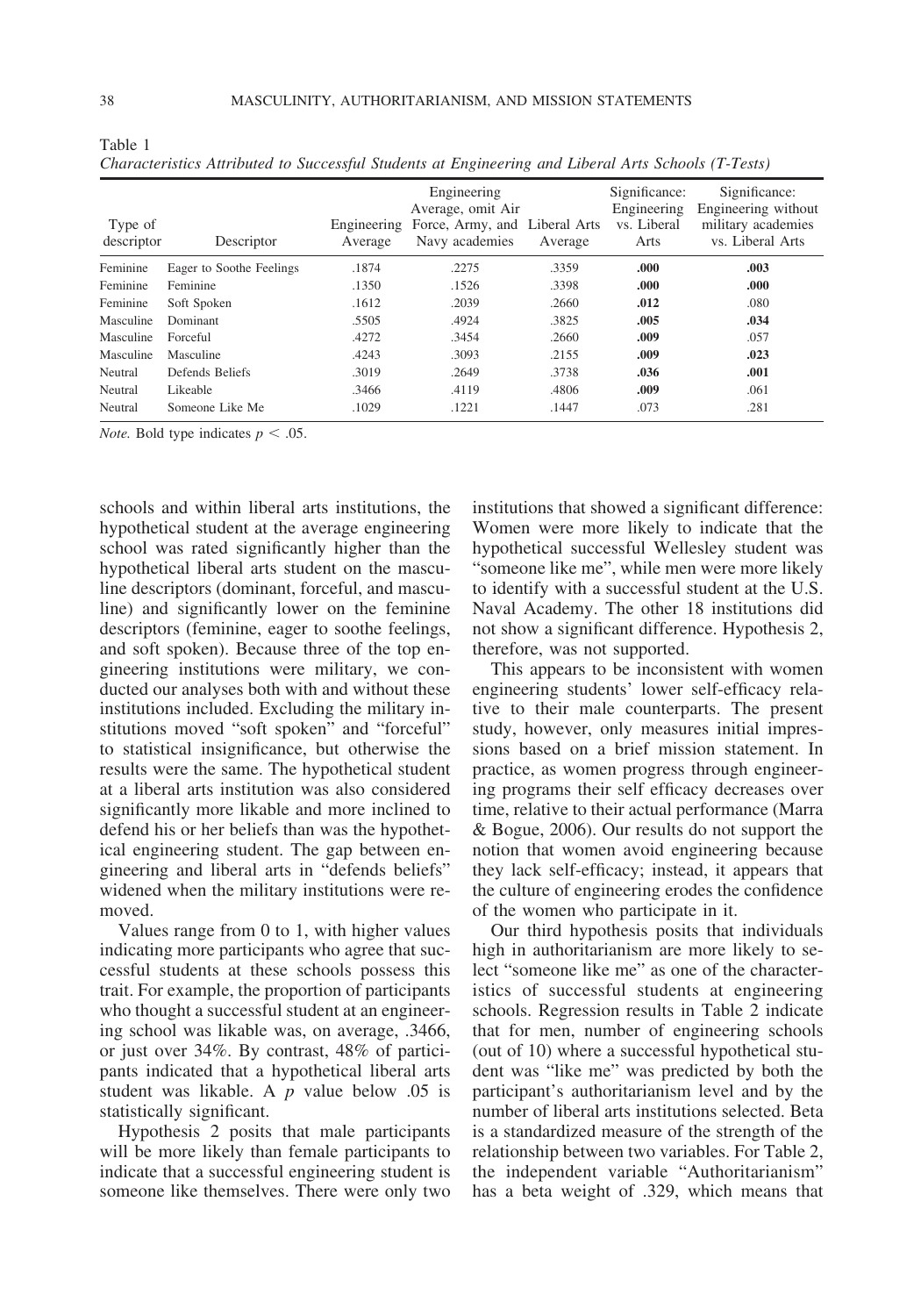|  | × |  |
|--|---|--|
|  |   |  |

*Student is "Someone Like Me" (Linear Regression)* Men Women

|                                         | Men                      | Women                         |  |  |
|-----------------------------------------|--------------------------|-------------------------------|--|--|
| Authoritarianism                        | Beta = .329, Sig. = .006 |                               |  |  |
| Number of liberal arts schools selected | Beta = .553, Sig. = .000 | Beta = $.326$ , Sig. = $.016$ |  |  |

*For Men, Authoritarianism Positively Predicts Number of Engineering Schools Where a Successful*

 $Note. ms = nonsignificant.$ 

when other independents are held constant, increasing authoritarianism score by one standard deviation increases the number of engineering schools selected by .329 of a standard deviation. For women, the only significant predictor of engineering schools selected was number of liberal arts institutions selected; authoritarianism was not a factor for women. The relationship between number of liberal arts schools and number of engineering schools selected may indicate that affinity for liberal arts institutions is based on a more general academic interest or self-efficacy.

Men averaged 3.33 on the 5 point authoritarianism scale, while women averaged 3.16. This difference did not reach statistical significance. Table 3 illustrates that authoritarianism was not a significant predictor of affinity for liberal arts institutions.

Further confirming the relationship between authoritarianism and affinity for engineering schools is the fact that for *every* engineering school, men who indicated that a successful student was "someone like me" had higher authoritarianism scores, on average, than the men who did not select this option. By contrast, 5 of the 10 liberal arts schools were selected by men with higher authoritarianism scores, and 5 were selected by men with lower scores. Table 4 lists all the institutions for which the difference in authoritarianism scores reached statistical significance.

# Discussion

On average, hypothetical successful students at engineering institutions were rated significantly more masculine, and significantly less feminine, than were successful students at liberal arts institutions. Successful liberal arts students were also judged to be significantly more likable and more inclined to stand up for their beliefs. In addition, authoritarian male students were significantly more attracted to the engineering institutions.

It is not surprising that authoritarianism and masculinity are associated with engineering. This relationship has been noted for decades (Athanasiou, 1971; Future Directions for Engineering Education, 1973; Gallaher & Pearson, 2000; Harrison, Tomblen, & Jackson, 1955; Rubinstein, 1997; Weller & Nadler, 1975; Wilson, 2002). What is remarkable is that a non expert audience can infer this relationship based only on a very thin slice of organizational culture. It is not immediately obvious *how* some mission statements convey masculinity and authoritarianism. Why do those men who indicate they would succeed at Harvey Mudd College have an average authoritarianism score of 4.5 out of 5, significantly higher than the score of 3.24 among men who did not select Harvey Mudd? Harvey Mudd College "seeks to educate engineers, scientists, and mathematicians, well versed in all of these areas and in the humanities

Table 3

*Authoritarianism Does Not Predict Number of Liberal Arts Schools Where a Successful Student is "Someone Like Me" (Linear Regression)*

|                                        | Men                      | <b>Women</b>                  |  |  |
|----------------------------------------|--------------------------|-------------------------------|--|--|
| Authoritarianism                       | ns                       | ns                            |  |  |
| Number of engineering schools selected | Beta = .666, Sig. = .000 | Beta = $.341$ , Sig. = $.016$ |  |  |
| $ -$                                   |                          |                               |  |  |

 $Note. ms = nonsignificant.$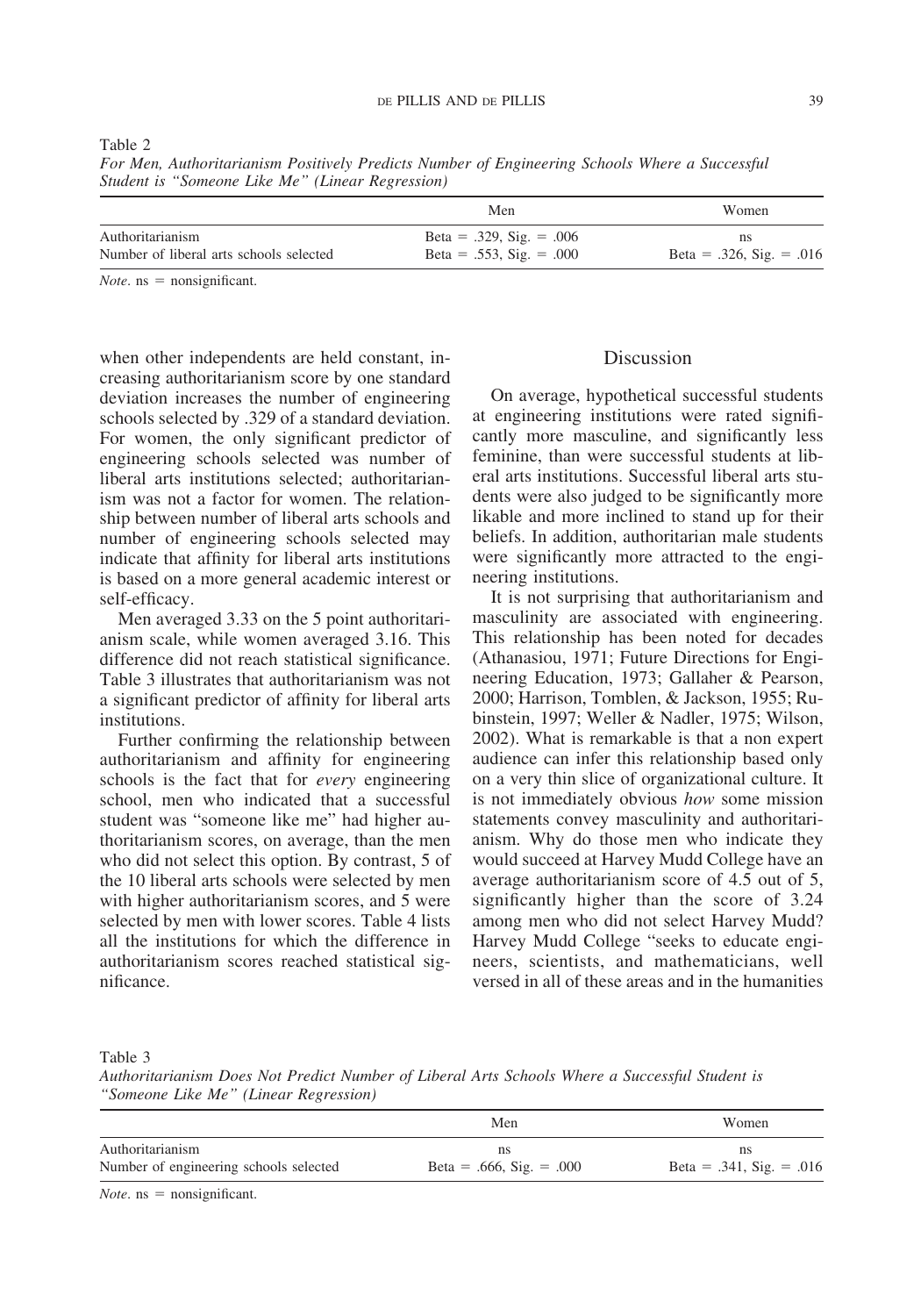| College                     | Type of<br>program | Average<br>authoritarianism<br>of men who<br>agreed that "a<br>successful<br>student here is<br>someone like<br>me" | Average<br>authoritarianism<br>score of men<br>who did not<br>agree | $Sig.$ (men) | Average<br>authoritarianism<br>of women who<br>agreed that "a<br>successful<br>student here is<br>someone like<br>me" | Average<br>authoritarianism<br>score of women<br>who did not<br>agree | Sig.<br>(women) |
|-----------------------------|--------------------|---------------------------------------------------------------------------------------------------------------------|---------------------------------------------------------------------|--------------|-----------------------------------------------------------------------------------------------------------------------|-----------------------------------------------------------------------|-----------------|
| Harvey Mudd                 | Engineering        | $4.25 (n = 4)$                                                                                                      | $3.24 (n = 43)$                                                     | .009         | 2.83 $(n = 3)$                                                                                                        | $3.18 (n = 52)$                                                       | .385            |
| Carnegie Mellon Engineering |                    | $4.13(n=4)$                                                                                                         | $3.26 (n = 43)$                                                     | .025         | $3.19 (n = 9)$                                                                                                        | $3.15(n = 46)$                                                        | .862            |
| Amherst                     | Liberal Arts       | $4.03(n = 7)$                                                                                                       | $3.20 (n = 40)$                                                     | .005         | $3.13(n = 10)$                                                                                                        | $3.17(n = 45)$                                                        | .859            |
| Cooper Union                | Engineering        | $4.00(n = 7)$                                                                                                       | 3.21 $(n = 40)$                                                     | .009         | 2.89 $(n = 9)$                                                                                                        | 3.21 $(n = 46)$                                                       | .182            |
| Cal Poly                    | Engineering        | $3.96 (n = 6)$                                                                                                      | $3.24 (n = 41)$                                                     | .026         | $3.15 (n = 10)$                                                                                                       | $3.16 (n = 45)$                                                       | .962            |
| Bowdoin                     | Liberal Arts       | 3.81 $(n = 8)$                                                                                                      | $3.23(n = 39)$                                                      | .044         | $3.03(n = 15)$                                                                                                        | 3.21 $(n = 40)$                                                       | .392            |

| Authoritarianism Scores of Students Who Indicated That a Hypothetical Successful Student at Each |  |  |  |  |
|--------------------------------------------------------------------------------------------------|--|--|--|--|
| Student Was "Someone Like Me," Versus Those Who Did Not (ANOVA)                                  |  |  |  |  |

*Note*. Authoritarianism is measured on a scale of 1 to 5, with 5 being the most authoritarian.

and the social sciences so that they may assume leadership in their fields with a clear understanding of the impact of their work on society- "(HMC, 2007).

Could it be that the very presence of the word "engineer" triggers an authoritarian stereotype? Among the nine mission statements that do contain "engineer" (only the U.S. Air Force Academy mission statement does not contain some variant of the word), there was great variance in participants' assumptions about a hypothetical successful student. For example, the U.S. Military Academy's mission statement mentions engineering three times: "To educate and inspire cadets in civil engineering, mechanical engineering, and engineering mechanics such that each of these cadets is a commissioned leader of character who is committed to Duty, Honor, Country; a career in the United States Army; and a lifetime of service to the nation." The average authoritarianism of men who indicated that successful U.S. Military Academy students were "someone like me" was 3.50 out of 5. This was not significantly different from the score of men who did not select the U.S. Military Academy, 3.32 out of 5. The variance in responses to the mission statements must be due to something other than the mention of "engineer" or "engineering".

While investigating how observers make inferences from mission statements is an interesting direction for future research, our main purpose is not to find the best way to "spin" a mission statement. We believe that the mission statement is only an indicator of the values and culture of the organization. Our interest is in what the mission statement or other thin slice of organizational culture unintentionally reveals.

# *Limitations and Future Directions*

Because our sample was so ethnically diverse—"multiracial" was our largest category, and included over 30 different combinations comparing ethnic groups yielded no significant differences. This may indicate that people of all backgrounds believe themselves to be equally suited to engineering— or it may mean that our sample was too small to yield any meaningful findings. In order to maximize participation, we also did not inquire into nonvisible aspects of diversity that participants might be reluctant to disclose. Future research would add to the present findings by using a much larger sample in order to be able to include other measures of diversity in addition to gender.

## *Implications for Practitioners*

Changing the culture of engineering schools may be challenging, but it is imperative. The projected dearth of engineers and scientists in the United States is an economic and national security issue (Chubin, May, & Babco, 2005). Policymakers recognize the urgency of broadening the pool of potential scientists and engineers to include women (Hennessy et al., 2005).

Table 4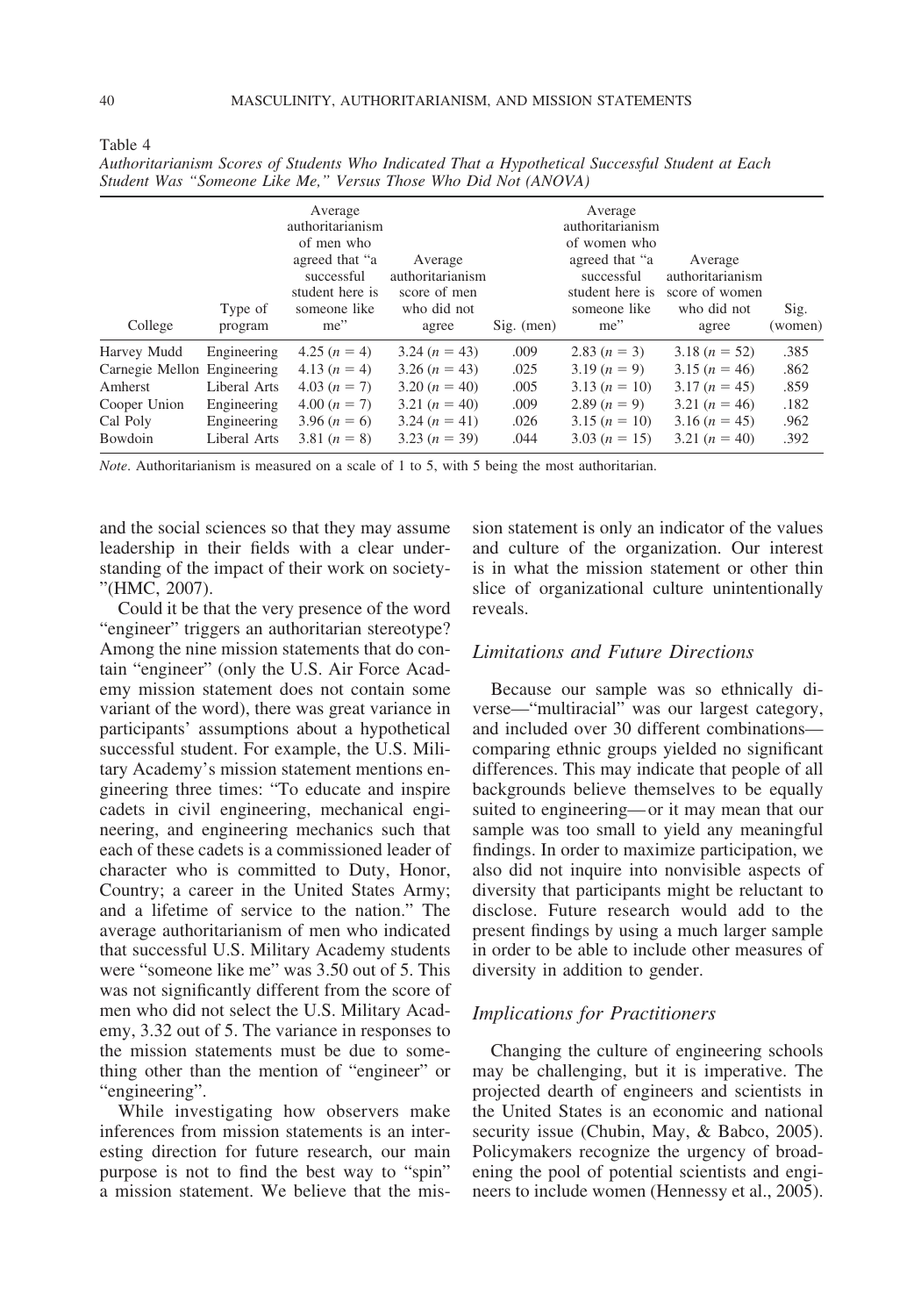We propose stepping away from the simplistic goal of getting "more women" or "more diversity" in engineering (only to have the "diverse" students leave), and reexamining from the ground up the subtle yet deeply ingrained and relentless ways in which traditional engineering culture pushes out those who may not fit in.

Changing engineering culture requires yearslong effort with commitment at all levels of the organization (Brainard & Carlin, 1998; Fisher & Margolis, 2002). In 1995, Carnegie Mellon initiated a program of research and action to understand students' engagement in the field of computer science and to address gender imbalance. CMU's effort, which includes revising admissions standards to focus on relevant skills, monitoring student attrition, and remediating bright but inexperienced students, has led to an increase in women's enrollment and a drop in women's attrition, with no apparent negative effects on program quality or participation of male students (Blum & Frieze, 2005; Fisher & Margolis, 2002; Gilbert, 2002).

In contrast to the success of Carnegie Mellon's computer science department, their larger campuswide attempts at improving multiple aspects of diversity have mixed results despite a decade of coordinated effort ("The State of Diversity at Carnegie Mellon University Annual Report", 2007). It may be that the drastic, culture-changing efforts of the Computer Science department are difficult to replicate on a large scale. In addition, the CS department had a very clear goal: to increase participation by those students—mainly female students—who were promising computer scientists, but whose interest in computers took a different form from that of the stereotypical male "gamer geek". Measuring success in this case is straightforward. More generalized, campuswide diversity initiatives may suffer from vague, unmeasurable, or conflicting goals.

The question remains: Why have only certain engineering fields resisted the entry of women? Not only have other historically homogeneous areas such as veterinary medicine and law attracted greater numbers of women, but the subspecialties of biomedical and environmental engineering see over 40% of bachelor's degrees earned by women. We propose that the difference may lie in authoritarianism within the culture. We suspect that among subfields of engineering we might find differing levels of authoritarianism, which may

help to explain variance in the extent to which "outsiders" are allowed in. Future study in this area should take authoritarianism into account. Scholars in psychology and political science have pointed out the strong effect of authoritarianism and related constructs such as Social Dominance Orientation on decision making (Altemeyer, 2003, 2004; Pratto, Sidanius, Stallworth, & Malle, 1994; Pye, 1990). We believe that authoritarianism is a long-overlooked feature of organizational culture.

A successful diversity effort may have to follow the principle of thinking globally and acting locally—there must be institutionwide, high-level support for diversity programs, as the barriers to women in engineering are systemic (Bystydzienski & Bird, 2006; Gallaher & Pearson, 2000; Hennessy et al., 2005; NSF, 2006; Rosser, 2006) and can only be broken down by efforts that involve entire organizations from the top down. Isolated attempts to impose equal opportunity can be met with formidable and adaptable resistance (Bagilhole, 2002). At the same time, Carnegie Mellon's experience indicates that efforts at culture change may need to be implemented idiosyncratically within discrete academic units, and must have clear, measurable goals. Changing the mission statement is not the answer; doing the hard work of analyzing and then changing the culture piece by piece, on the other hand, may result in a changed culture, a changed mission and eventually a transformed presentation to the outside world. Certain small changes can have a large impact: having engineering schools' publicity materials display a 1:1 gender balance may increase the interest and engagement of both female and male math and engineering students, and greatly increase women's sense of belonging without affecting that of men (Murphy, Steele, & Gross, 2007). Nevertheless, instituting cultural change is a difficult, long-term process. This is particularly true in engineering institutions, which are notoriously prone to inertia (Florman, 1993). For policymakers and administrators seeking to change the culture of engineering schools, our results confirm the magnitude of the challenge they face.

#### References

- Acker, J. (1990). Hierarchies, Jobs, Bodies: A Theory of Gendered Organizations. *Gender & Society, 4* (2), 139 –158.
- Acker, J. (2006). Inequality Regimes:Gender, Class, and Race in Organizations. *Gender & Society, 20* (4), 441– 464.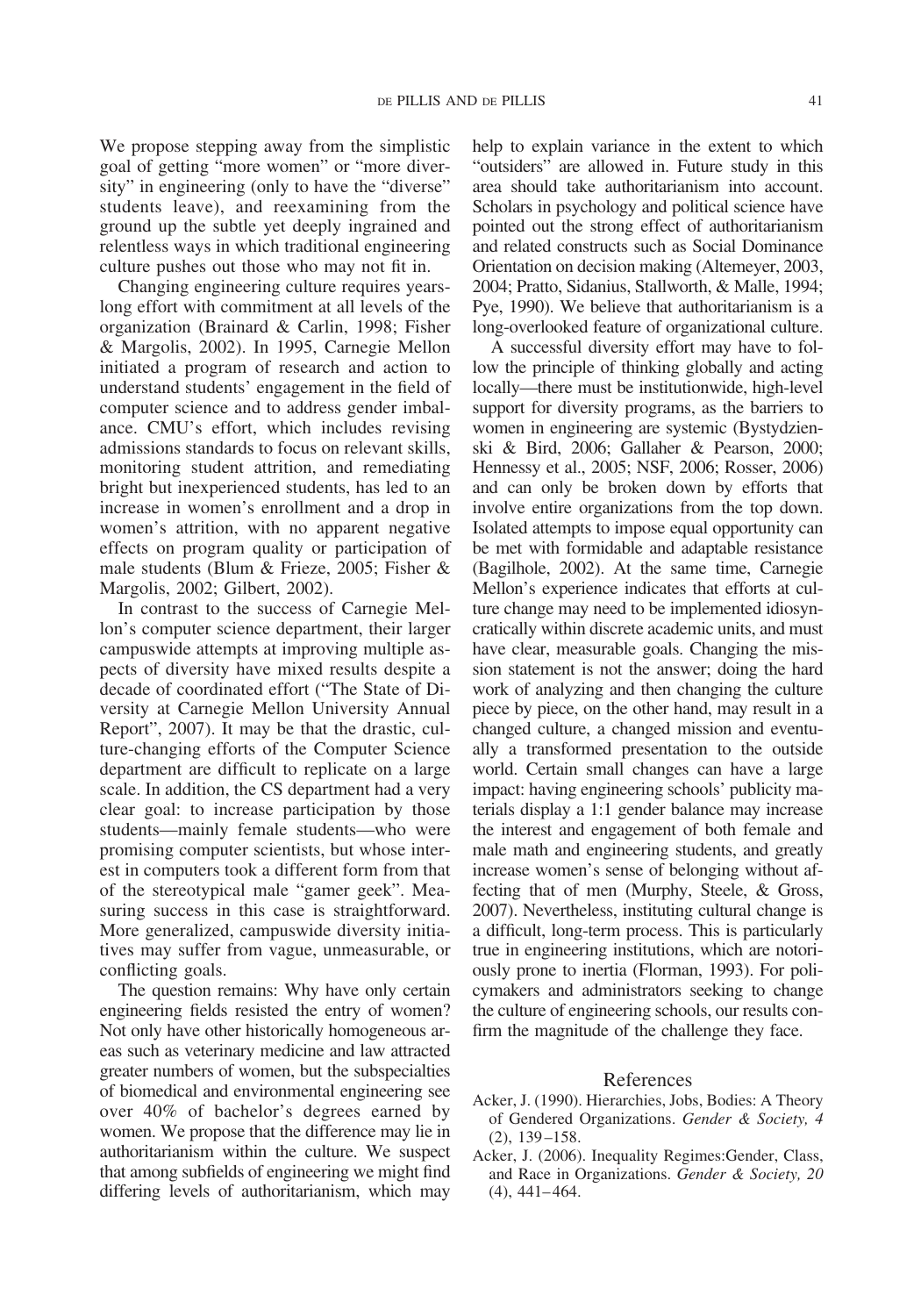- Adorno, T. W., Frenkel-Brunswik, E., Levinson, D. J., & Sanford, R. N. (1950). *The authoritarian personality.* New York: Harper.
- Altemeyer, R. (2003). What Happens When Authoritarians Inherit the Earth? A Simulation. *Analyses of Social Issues and Public Policy 3(1*) Retrieved 3/18/2005, 2005, from http://www.asap-spssi.org/ pdf/asap43.pdf
- Altemeyer, R. (2004). Highly Dominating, Highly Authoritarian Personalities. *Journal of Social Psychology, 144* (4), 421– 447.
- Amancio, L. (2005). Reflections on science as a gendered endeavour: Changes and continuities. *Social Science Information, 44* (1), 65– 83.
- Ambady, N., Krabbenhoft, M. A., & Hogan, D. (2006). The 30-Sec Sale: Using Thin-Slice Judgments to Evaluate Sales Effectiveness. *Journal of Consumer Psychology, 16* (1), 4 –13.
- Ambrose, S., Lazarus, B., & Nair, I. (1998). No universal constants: Journeys of women in engineering and computer science. *Journal of Engineering Education.*
- Andre, T., Whigham, M., Hendrickson, A., & Chambers, S. (1999). Competency beliefs, positive affect, and gender stereotypes of elementary students and their parents about science versus other school subjects. *Journal of Research in Science Teaching, 36*(6), 719 –747.
- Athanasiou, R. (1971). Selection and Socialization: A Study of Engineering Student Attrition. *Journal of Educational Psychology, 62* (2), 157–166.
- Auster, C. J., & Ohm, S. C. (2000). Masculinity and femininity in contemporary American society: A reevaluation using the Bem Sex-Role Inventory. *Sex Roles: A Journal of Research, 43* (7– 8):499 –528.
- Bagilhole, B. (2002). Challenging Equal Opportunities: Changing and Adapting Male Hegemony in Academia. *British Journal of Sociology of Education, 23*(1), 19 –33.
- Baker, S. (2002). Gender and graduate school: Engineering students confront life after the B. Eng. *Journal of Engineering Education.*
- Begany, J. J., & Milburn, M. A. (2002). Psychological Predictors of Sexual Harassment: Authoritarianism, Hostile Sexism, and Rape Myths. *Psychology of Men & Masculinity, 3* (2), 119 –126.
- Bell, A. E., Spencer, S. J., Iserman, E., & Logel, C. E. R. (2003). Stereotype threat and women's performance in engineering. *Journal of Engineering Education,* 92 (4).
- Benjamin, D. J., & Shapiro, J. M. (2006). Thin-Slice Forecasts of Gubernatorial Elections [Electronic Version] from http://ssrn.com/paper=947639.
- Best Liberal Arts Colleges. (2004, August 30). *U.S. News & World Report*, *137*, 98 –100.
- Best Undergraduate Engineering Programs. (2006, August 28). *U.S. News & World Report*, *141*, 124.
- Bianchini, J. A., Whitney, D. J., Breton, T. D., & Hilton-Brown, B. A. (2002). Toward inclusive science education: University scientists' views of students,instructional practices, and the nature of science. *Science Education, 86* (1), 42–78.
- Bix, A. S. (2006). From "Engineeresses" to "Girl Engineers" to "good Engineers": A History of Women's U.S. Engineering Education. In J. M. Bystydzienski & S. R. Bird (Eds.), *Removing Barriers: Women in Academic Science, Technology, Engineer*ing and Mathematics (pp. 47–65). Bloomington and Indianapolis: Indiana University Press.
- Blum, L., & Frieze, C. (2005). In a More Balanced Computer Science Environment, Similarity is the Difference and Computer Science is the Winner. *Computing Research News, 17* (3), 2, 16.
- Brainard, S. G., & Carlin, L. (1998). A six-year longitudinal study of undergraduate women in engineering and science. *Journal of Engineering Education.*
- Brief, A. P., Umphress, E. E., Dietz, J., Burrows, J. W., Butz, R. M., & Scholten, L. (2005). Community matters: Realistic group conflict theory and the impact of diversity. *Academy of Management Journal, 48* (5), 830 – 844.
- Britton, D. (2000). The Epistemology of the Gendered Organization. *Gender & Society, 14* (3), 418 – 434.
- Burack, C., & Franks, S. E. (2006). Telling Stories about Engineering: Group Dynamics and Resistance to Diversity. In J. M. Bystydzienski & S. R. Bird (Eds.), *Removing Barriers: Women in Academic Science, Technology, Engineering, and Mathematics* (pp. 93–107). Bloomington and Indianapolis: Indiana University Press.
- Bystydzienski, J. M., & Bird, S. R. (2006). *Removing Barriers: Women in Academic Science, Technology, Engineering, and Mathematics.* Bloomington and Indianapolis, IN: Indiana University Press.
- Carlone, H. B. (2003). Innovative science within and against a culture of achievement. *Science Education, 87* (3), 307–328.
- Catsambis, S. (1995). Gender, Race, Ethnicity, and Science Education in the Middle Grades. *Journal of Research in Science Teaching, 32* (3), 243–257.
- Chesler, N. C., & Chesler, M. A. (2002). Genderinformed mentoring strategies for women engineering scholars: On establishing a caring community. *Journal of Engineering Education.*
- Christie, R. (1991). Authoritarianism and Related Constructs. In J. P. Robinson, P. R. Shaver & L. S. Wrightsman (Eds.), *Measures of Personality and Social Psychological Attitudes* (Vol. 1, pp. 501– 571). San Diego: Academic Press.
- Chubin, D. E., May, G. S., & Babco, E. L. (2005). Diversifying the Engineering Workforce. *Journal of Engineering Education.*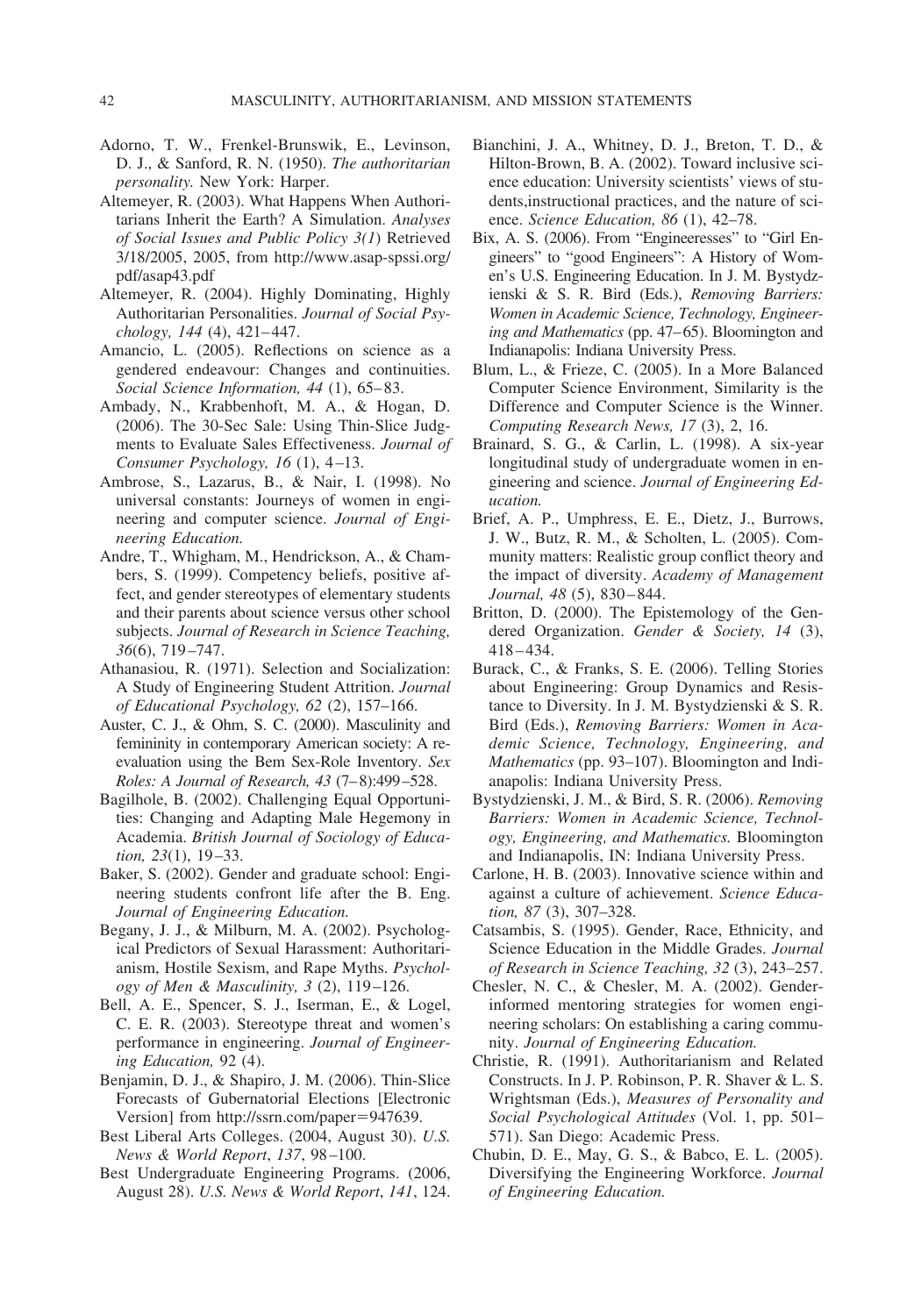- Clewell, B. C., & Campbell, P. B. (2002). Taking Stock: Where We've Been, Where We Are, Where We're Going. *Journal of Women and Minorities in Science and Engineering, 8* (3– 4):255–284.
- Davis, J. H., Ruhe, J. A., Lee, M., & Rajadhyaksha, U. (2006). Mission Possible: Do School Mission Statements Work? *Journal of Business Ethics, 70*  $(1), 99 - 110.$
- Davis, K. S. (2001). Peripheral and subversive: Women making connections and challenging the boundaries of the science community. *Science Education, 85* (4), 368 – 409.
- de Pillis, E., & de Pillis, L. (2005). Masculinity themes in the mission statements of engineering institutions. *Proceedings of the 36th Annual Meeting of the Decision Sciences Institute.*
- Dingel, M. J. (2006). Gendered Experiences in the Science Classroom. In J. M. Bystydzienski & S. R. Bird (Eds.), *Removing Barriers: Women in Academic Science, Technology, Engineering, and Mathematics* (pp. 161–176). Bloomington and Indianapolis: Indiana University Press.
- *Future Directions for Engineering Education: System Response to a Changing World. (1973)* Washington, DC: The American Society for Engineering Education.
- Eisenhart, M. A., & Finkel, E. (1998). *Women's Science: Learning and succeeding from the margins.* Chicago: The University of Chicago Press.
- Elaine, S. (1995). The loss of women from science, mathematics, and engineering undergraduate majors: An explanatory account. *Science Education, 79* (4), 437– 473.
- Evans, L., & Davies, K. (2000). No Sissy Boys Here: A Content Analysis of the Representation of Masculinity in Elementary School Reading Textbooks. *Sex Roles: A Journal of Research, 42,* 255–270.
- Evetts, J. (1993). Women in engineering: Educational concomitants of a non-traditional career choice. *Gender & Education, 5* (2), 167(112).
- Faulkner, W. (2000). Dualisms, Hierarchies and Gender in Engineering. *Social Studies of Science (Sage), 30* (5), 759 (734).
- Fisher, A., & Margolis, J. (2002). Unlocking the Clubhouse: The Carnegie Mellon Experience. *SIGCSE Bulletin, 34* (2), 79 – 83.
- Florman, S. C. (1993). Escape from engineering boot camp. *Technology Review (00401692), 96* (1), 69.
- Frehill, L. M. (2004). The Gendered Construction of the Engineering Profession in the United States, 1893–1920. *Men & Masculinities, 6* (4), 383 (321).
- Gallaher, J., & Pearson, F. (2000). Women's perceptions of the climate in engineering technology programs. *Journal of Engineering Education.*
- Gibbons, M. T. (2003). *A New Look at Engineering*: American Society for Engineering Education.
- Gilbert, A. (2002). Newsmaker: Computer science's gender gap [Electronic Version]. *CNet News.* Re-

trieved February 13, 2007 from http://news.com- .com/2008 –1082– 833090.html.

- Greenfield, T. A. (1997). Gender- and Grade-Level Differences in Science Interest and Participation. *Science Education, 81* (3), 259 –275.
- Harrison, R., Tomblen, D. T., & Jackson, T. A. (1955). Profile of the Mechanical Engineer III. Personality. *Personnel Psychology, 8*(4), 469 – 490.
- Hennessy, J., Hockfield, S., & Tilghman, S. (2005). Women in math, engineering and science: Drawing on our country's entire talent pool. *MIT Tech Talk,* 49(18).
- Hicks, J. M. (1974). Conservative Voting and Personality. *Social Behavior & Personality: An International Journal, 2* (1), 43– 49.
- HMC. (2007). Harvey Mudd College Mission Statement. Retrieved August 1, 2007, from http:// www.hmc.edu/mission.html
- Hoffman, R. M., & Borders, D. (2001). Twenty-Five Years After the Bem Sex-Role Inventory: A Reassessment and New Issues Regarding Classification Variability. *Measurement and Evaluation in Counseling and Development, 34,* 39 –55.
- Jacobs, J. E., Davis-Kean, P. E., Bleeker, M., Eccles, J. S., & Malanchuk, O. (2005). "I can do it but I don't want to." The impact of parents, interests, and activities on gender differences in math. In A. Gallagher & J. Kaufman (Eds.), *Gender difference in mathematics* (pp. 246 –263). New York: Cambridge University Press.
- Johns, M., Schmader, T., & Martens, A. (2005). Knowing Is Half the Battle: Teaching Stereotype Threat as a Means of Improving Women's Math Performance. *Psychological Science, 16* (3), 175–179.
- Jones, M. G., Howe, A., & Rua, M. J. (2000). Gender differences in students' experiences, interests, and attitudes toward science and scientists. *Science Education, 84 (2), 180-192.*
- Kristof-Brown, A. L., Zimmerman, R. D., & Johnson, E. C. (2005). Consequences of individual's fit at work: A meta-analysis of person–job, person– organization, person– group, and person–supervisor fit. *Personnel Psychology, 58* (2), 281–342.
- Lane, R. E. (1955). Political personality and electoral choice. *American Political Science Review, 49,* 173–190.
- Larsen, K. S., & LeRoux, J. (1984). A Study of Same Sex Touching Attitudes: Scale Development and Personality Predictors. *Journal of Sex Research, 20* (3), 264 –278.
- Lave, J., & Wenger, E. (1991). *Situated Learning: Legitimate Peripheral Participation.* Cambridge, United Kingdom: Cambridge University Press.
- Lawler, A. (2003). Princeton Study Strikes Sad But Familiar Chord. *Science, 302* (5642), 33–33.
- Lee, J. D. (2002). More than ability: Gender and personal relationships influence science and tech-